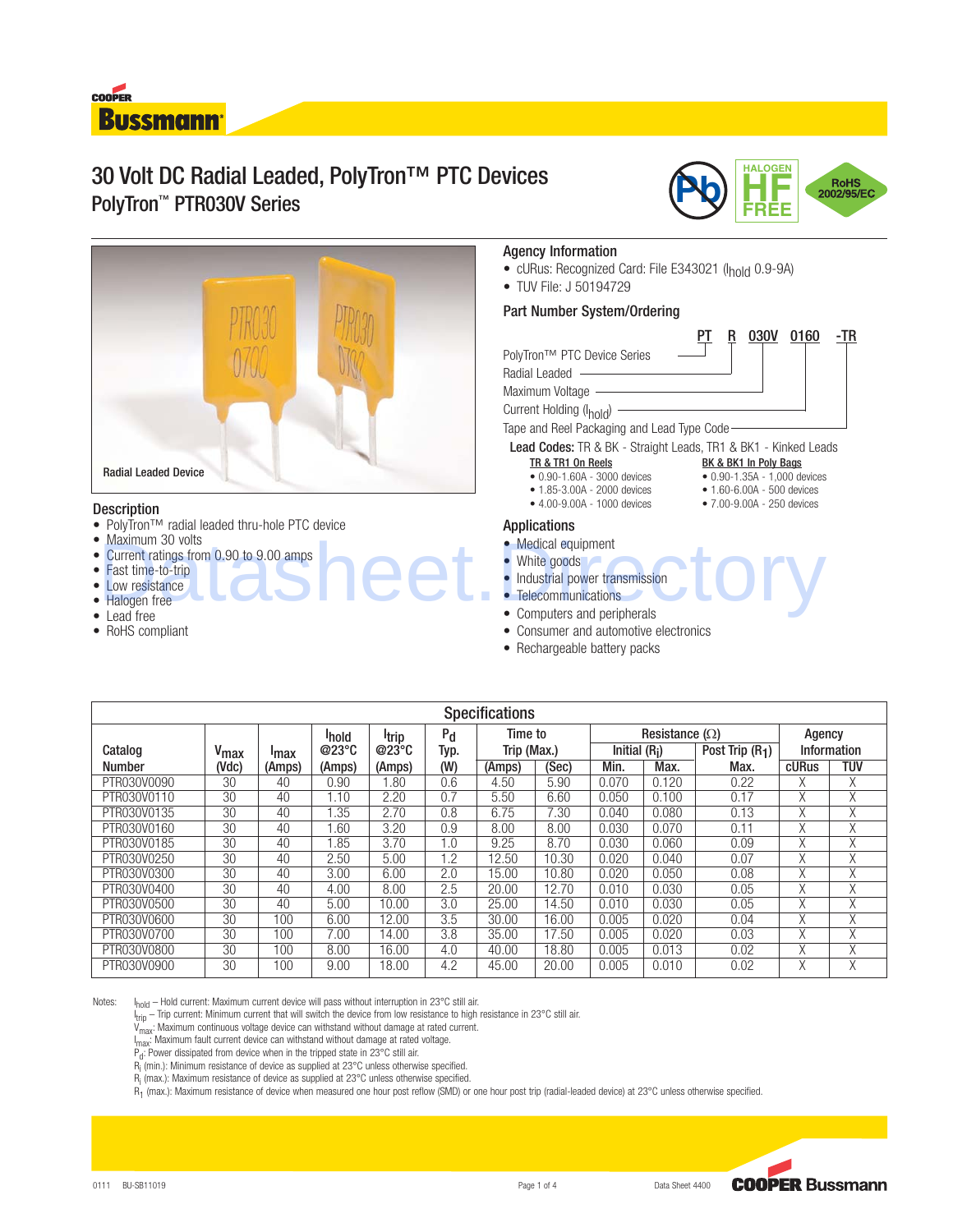# Dimensions - mm

|             |      | <b>B</b> Max |             |              |      |      |                |                | Figure/    |  |
|-------------|------|--------------|-------------|--------------|------|------|----------------|----------------|------------|--|
|             |      | Lead Type    |             |              |      |      |                |                | Lead Style |  |
| Part        | Α    | Straight     | <b>Kink</b> |              | D    | E    |                | Straight       | Kink       |  |
| Number      | Max. | (-TR)        | (-TR1)      | C            | Min. | Max. | F              | TR             | TR1        |  |
| PTR030V0090 | 7.4  | 12.2         | 12.2        | $5.0 + 0.8$  | 7.6  | 3.0  | $0.5 + 0.02$   | $\overline{c}$ |            |  |
| PTR030V0110 | 7.4  | 14.2         | 14.2        | $5.0 + 0.8$  | 7.6  | 3.0  | $0.5 + 0.02$   | $\overline{c}$ |            |  |
| PTR030V0135 | 8.9  | 13.5         | 13.5        | $5.0 + 0.8$  | 7.6  | 3.0  | $0.5 \pm 0.02$ | $\overline{c}$ |            |  |
| PTR030V0160 | 8.9  | 15.2         | 15.2        | $5.0 + 0.8$  | 7.6  | 3.0  | $0.5 + 0.02$   | $\overline{c}$ |            |  |
| PTR030V0185 | 10.2 | 15.7         | 15.7        | $5.0 + 0.8$  | 7.6  | 3.0  | $0.5 + 0.02$   | $\overline{c}$ |            |  |
| PTR030V0250 | 11.4 | 18.3         | 20.5        | $5.0 + 0.8$  | 7.6  | 3.0  | $0.5 + 0.02$   | $\overline{c}$ |            |  |
| PTR030V0300 | 11.4 | 17.3         | 21.8        | $5.0 + 0.8$  | 7.6  | 3.0  | $0.8 + 0.02$   | $\overline{c}$ |            |  |
| PTR030V0400 | 14.0 | 20.1         | 24.6        | $5.0 + 0.8$  | 7.6  | 3.0  | $0.8 + 0.02$   | $\overline{2}$ |            |  |
| PTR030V0500 | 14.0 | 24.9         | 26.6        | $10.0 + 0.8$ | 7.6  | 3.0  | $0.8 + 0.02$   | $\overline{2}$ |            |  |
| PTR030V0600 | 16.5 | 24.9         | 29.4        | $10.0 + 0.8$ | 7.6  | 3.0  | $0.8 + 0.02$   | $\overline{c}$ |            |  |
| PTR030V0700 | 19.1 | 26.7         | 31.2        | $10.0 + 0.8$ | 7.6  | 3.0  | $0.8 + 0.02$   | $\overline{2}$ |            |  |
| PTR030V0800 | 21.6 | 29.2         | 33.7        | $10.0 + 0.8$ | 7.6  | 3.0  | $0.8 + 0.02$   | $\overline{2}$ |            |  |
| PTR030V0900 | 24.1 | 29.7         | 34.2        | $10.0 + 0.8$ | 7.6  | 3.0  | $0.8 + 0.02$   | $\overline{c}$ |            |  |







# Time-to-Trip Curves at 23°C

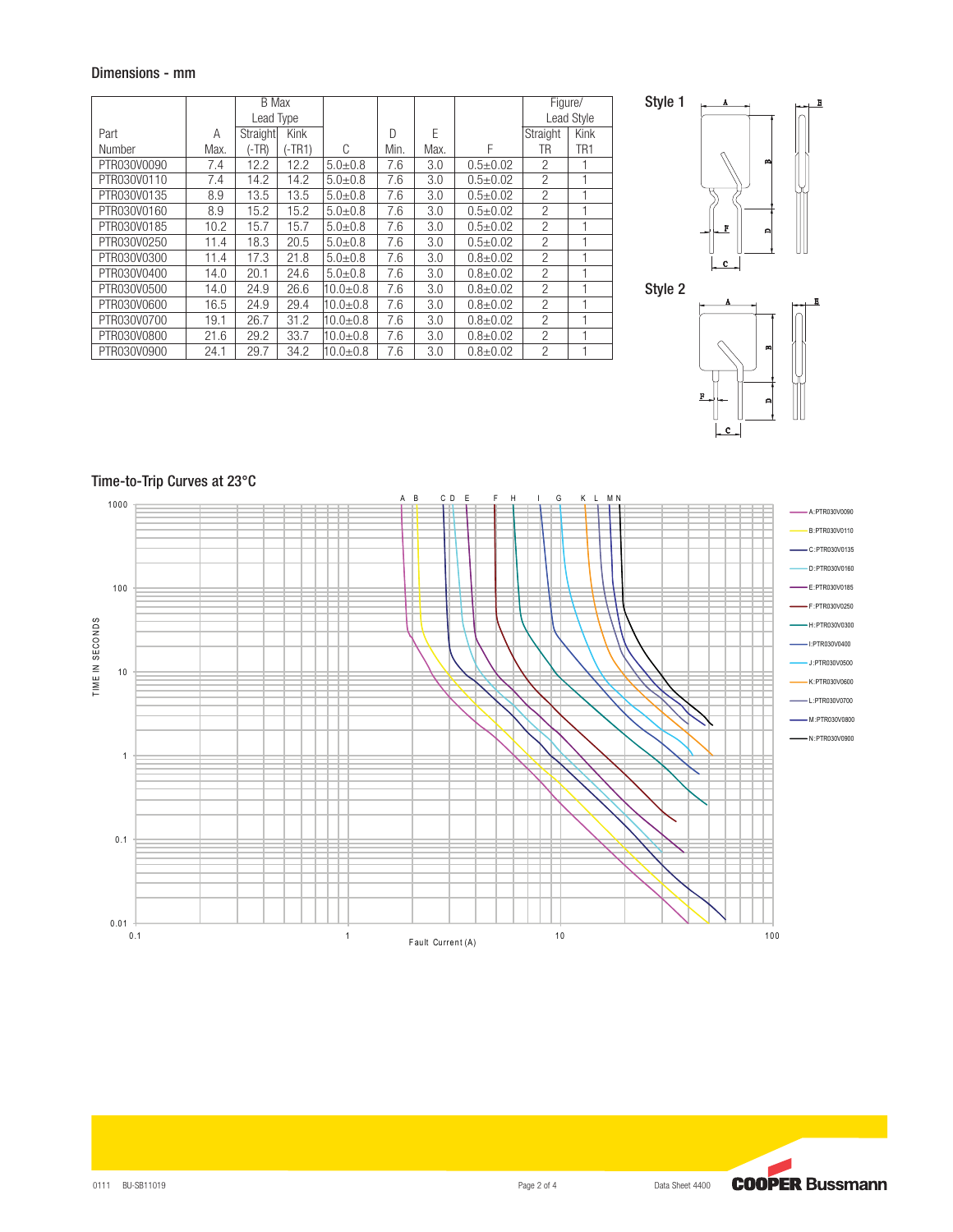

#### Recommended Wave Solder Profile.



- 2. Approximately 200°C/sec
- 3. 5°C/sec Maximum

# Recommended Reworking Conditions with Soldering Iron

- Soldering Iron Tip Temperature: 360°C max.
- Solder Time: 3 seconds max.
- Distance from Thermistor: 2mm min.

| <b>Environmental Specifications</b> |                                                              |  |  |  |  |
|-------------------------------------|--------------------------------------------------------------|--|--|--|--|
| Characteristic                      | Value                                                        |  |  |  |  |
| Operating Temperature Range         | -40 $^{\circ}$ C to +85 $^{\circ}$ C                         |  |  |  |  |
| Surface Temperature Trip State      | $125^{\circ}$ C max.                                         |  |  |  |  |
| <b>Thermal Shock</b>                | $+85^{\circ}$ C to -40 $^{\circ}$ C, 10 cycles,              |  |  |  |  |
|                                     | 5% typical resistance change                                 |  |  |  |  |
| Solvent Resistance                  | MIL-STD-202 Method 215, no change                            |  |  |  |  |
| <b>Humidity Age Test</b>            | +85°C, 85% R.H., 1000 hours                                  |  |  |  |  |
|                                     | $\pm 5\%$ typical resistance change.                         |  |  |  |  |
|                                     | Specified temperature (23 $^{\circ}$ C $\pm$ 3 $^{\circ}$ C) |  |  |  |  |
| Storage Temperature Range           | $-10^{\circ}$ C to $+40^{\circ}$ C                           |  |  |  |  |
| <b>Storage Duration</b>             | One year                                                     |  |  |  |  |
| <b>Storage Relative Humidity</b>    | <75%                                                         |  |  |  |  |
| <b>Storage Conditions</b>           | Keep away from corrosive atmosphere and sunlight             |  |  |  |  |

# Material Composition

- Lead material:
	- PTR030V0090-PTR030V0250 Tin-plated copper clad steel
	- PTR030V0300-PTR030V0900 Tin-plated copper
- Insulating material: Cured epoxy resin meeting UL 94V0 requirements